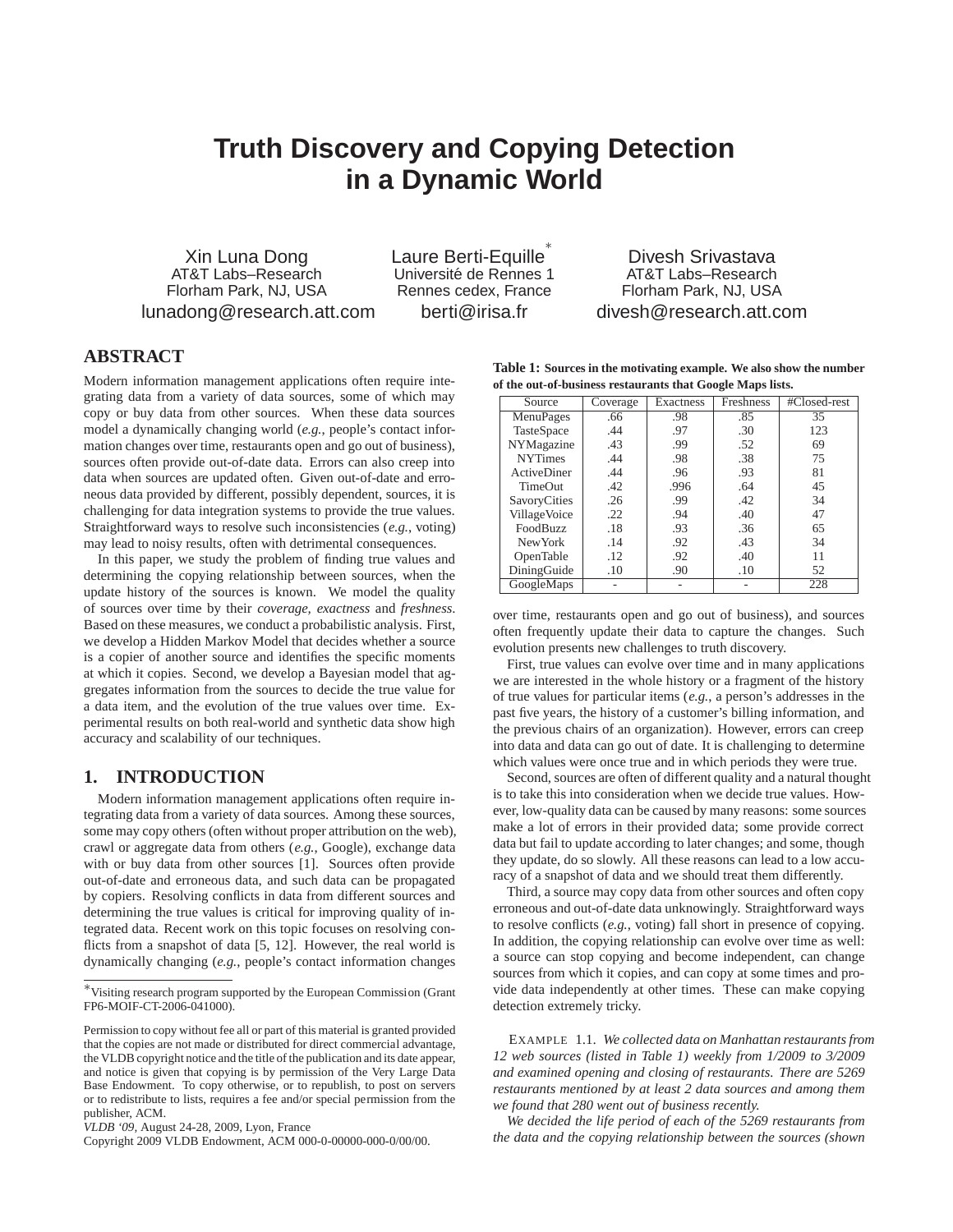

**Figure 1: Copying relationship we discovered between sources in the motivating example. An arrow from one source to another indicates the former is a copier of the latter.**

*in Fig. 1). Accordingly, we computed for each source its coverage (how many existing restaurants are provided and how many closed restaurants are removed), exactness (how many updates are correct at the time of being made), freshness (how quickly sources capture changes and update), and the number of closed restaurants they still provide in their lists (shown in Table 1)*<sup>1</sup> *. We observe that sources do provide stale data, their quality measures vary highly, and some do copy from others. In particular, we found that source* FoodBuzz*, which may be an aggregator, seems to have copied from several other sources, including some out-of-date listings, and accordingly has a lower exactness.*

In this paper, we examine the update history of sources and study how to decide the evolving copying relationship between sources and the evolving true values. Our first contribution is to propose several quality measures of data sources, which play a key role in our probabilistic analysis. These measures include *coverage*–how many values in the history a source covers, *exactness*–how many updates conform to the reality, and *freshness*–how quickly a source captures a new value (Sec. 2). These measures are orthogonal and all contribute to the accuracy of the latest version of the data, as a low accuracy of current data can be due to either a low exactness of provided data (erroneous data), or a low coverage or freshness for capturing recent changes (outdated data).

Our second contribution is a set of Hidden Markov Models (HMM) that decide whether a source copies from another source and at which moment it copies (Sec. 3). Our models consider not only whether two sources share similar update history while one often updates later than the other, but also the coverage, freshness and exactness of the sources, to avoid identifying slow updaters as copiers. In addition, although the copying relationship between a pair of sources can evolve over time, frequent radical change is less likely; in other words, a copier is more likely to remain as a copier. Our HMM models capture this intuition and so are able to make more accurate decisions both on the copying relationship and on when the copying is conducted.

Third, we develop a Bayesian model to decide when the true value for a particular data item changes and what the new value is (Sec. 4). Our model considers both source quality and data copying, and so is less affected by possible wrong updates, stale data, and copied data. In addition, we consider different publish patterns, such as a source instantly publishing collected data, and publishing data collected over a period of time in a batch mode (Sec. 5).

We describe experimental results on both real-world data and synthetic data, showing that our models are accurate and scalable both in detection of the evolving copying relationship and discovery of evolution of true values (Sec. 6).

We note that although we propose our techniques in the framework of truth discovery, our techniques for detecting copying and evaluating source quality are of independent interest in a variety of data-integration tasks, including source recommendation, plagiarism detection, query optimization in data integration, and so on.

# **2. OVERVIEW**

This section formally defines the problem we solve in this paper and defines quality measures of data sources.

# **2.1 Problem definition**

Let  $\mathcal O$  be a set of objects, each representing a particular aspect of a real-world entity, such as the affiliation of a person. We assume the problem of schema matching and object resolution has already been solved using existing techniques, so each object has a unique identity. Each object  $O \in \mathcal{O}$  is associated with a value at a particular time  $t$  and can be associated with different values at different times; if  $O$  does not exist at  $t$ , we consider it associated with a special value ⊥. Formally, we define the *life span* of O as a sequence of *transitions*  $(tr_1, v_1), \ldots, (tr_l, v_l)$ , where (1) l is the number of periods in O's life time; (2) the value of O changes to  $v_i$  at time  $tr_i, i \in [1, l]; (3)$   $v_1 \neq \bot$ , and  $v_i \neq v_{i+1}$  for each  $i \in [1, l-1];$ and (4)  $tr_1 < tr_2 < \cdots < tr_l$ . We denote by ⊙ the beginning time we are interested in and  $tr_1 = \odot$  if an object already exists at that time. In our paper we focus on atomic categorical values; we can treat set (or list) of atomic values as a whole and adapt techniques in [5] for value similarity. As a special case,  $O$  can be associated with only two values, exist and non-exist  $(\perp)$ , so its life span describes appearing and disappearing of O (Example 1.1).

Let S be a set of structured data sources. Each source  $S \in \mathcal{S}$ can (but not necessarily) provide a value for an object at a particular time, and can change the value over time. We observe data provided by the sources at different times; by comparing an observation with its previous observation, we can infer recent *updates*. Formally, we denote by  $\mathbf{T} = \{t_0, \ldots, t_n\}$  the set of observation points and by  $\overline{U}(S, t_i), i \in [0, n]$ , the updates we infer at time  $\tilde{t}_i$ ; as a special case,  $\overline{U}(S, t_0)$  contains values S provided at  $t_0^2$ . Note that an update in  $\overline{U}(S, t_i), i \in [1, n]$ , can happen at any time in  $(t_{i-1}, t_i]$  and we may miss updates that are overwritten before the next observation; thus, frequent collection can often preserve more information and benefit our techniques. Our techniques can be adapted to the case where we know exact timestamps of each update.

We classify data sources into *independent* ones and *copiers*. An independent source updates according to its own observation of the real world. A copier can copy from one or more other sources. When a copier copies, it may copy only a subset of updates and may meanwhile observe the real world independently and conduct updates accordingly (validating or modifying a copied value is also considered as independent updating). A copier may not copy all the time: it can copy at some times and update independently at other times. In addition, a copier can stop copying from a particular source and vice versa. Note that the case of a source being independent and the case of a source being a copier but not copying at a particular moment are conceptually different, but not distinguishable from behavior of the source at that moment.

For now we consider *instant publishing*–publishing a value right after it is observed (from the real world or from another source); in other words, the published updates conform to the observation at the point of publishing (though the observation may not conform to the reality). We consider other publish patterns in Sec. 5.

 $1$ We describe the data set, the measures, and our techniques in detail in the rest of this paper. As we show in Sec. 6, we have evidence to support some copyings we discovered.

<sup>&</sup>lt;sup>2</sup>We assume a source starts providing data before  $t_0$ , but our techniques can be easily adapted for the opposite case.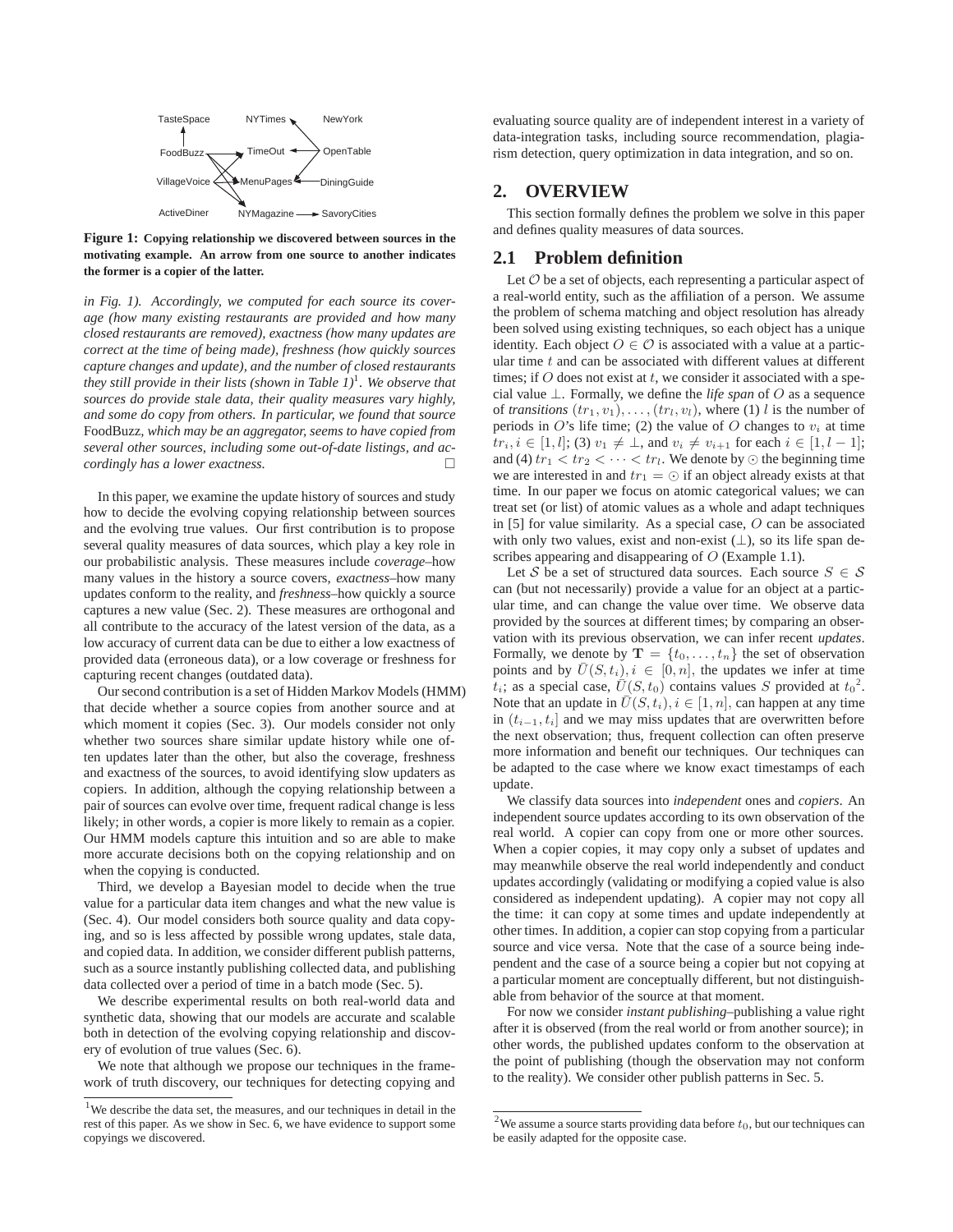**Table 2: Researcher affiliation example. The last update on each object by each source is in bold font.**

| Life span                          | $\overline{S}_1$   | $S_2$                        | $S_3$                                 | $S_4$                          | $S_{5}$             |
|------------------------------------|--------------------|------------------------------|---------------------------------------|--------------------------------|---------------------|
| $S(\odot,UCB)$                     | (03, MIT)          | $(00, \text{UCB})$           |                                       | $(01, UCB)$ $(05, MIT)$        | (03, UCB)           |
| (02, MIT)                          |                    |                              | (06, MIT)                             |                                | (05, MS)            |
| $D\left(\odot, \text{Wisc}\right)$ | (00, Wisc)         | (00, UW)                     | $(01, \overline{UW})$                 | $(05, \overline{\text{Wisc}})$ | (03, UW)            |
| (08, MSR)                          | $(09, \text{MSR})$ | (01, Wisc)                   | (02, <b>Wisc</b> )                    |                                | $(05, \perp)$       |
|                                    |                    | $(08, \text{MSR})$           |                                       |                                | (07, <b>Wisc</b> )  |
| $B(\odot, MSR)$                    | $(00, \text{MSR})$ | $(00, \text{MSR})$           | $(01, \text{MSR})$ $(07, \text{MSR})$ |                                | $(03, \text{MSR})$  |
| $C$ ( $\odot$ , Propel)            | (04, BEA)          | (05, AT&T)(06, BEA)(07, BEA) |                                       |                                | $(07, \text{BEA})$  |
| (02, BEA)                          | (09, UCI)          |                              |                                       |                                |                     |
| (08, UCI)                          |                    |                              |                                       |                                |                     |
| $H(\odot, \text{UW})$              | (00, UW)           | (00, Wisc)                   | $(01, Wisc)$ (05, UW)                 |                                | (03, Wisc)          |
| $(05, Google)$ $(07, Google)$      |                    | (02, UW)                     | $(06, \mathbf{UW})$                   |                                | (05, Google)        |
|                                    |                    | (05, Google)                 |                                       |                                | $(07, \mathbf{UW})$ |

EXAMPLE 2.1. *Consider the (synthetic) data sources in Table 2. They provide information on affiliations of five database researchers–* Stonebraker(S), Dewitt(D), Bernstein(B), Carey(C), Halevy(H)*, and we observe their data each year since 2000. Among the five sources,*  $S_1$  *and*  $S_2$  *are independent;*  $S_3$  *was once a copier of*  $S_2$  *and then changed to be a copier of* S<sup>1</sup> *since 2006 (despite difference of their latest data);*  $S_4$  *is a copier of*  $S_1$ *;*  $S_5$  *is a copier of*  $S_3$  *but copies only periodically (in 2003 and 2005).*

Our goal is to determine the evolving copying relationship between sources and the evolving true values of objects. Formally, we decide

- 1. *copying:* for every  $S_1, S_2 \in S$  and  $t \in T$ , the probability that  $S_1$  is a copier of  $S_2$  at t and if so, the probability of  $S_1$ actively copying from  $S_2$  at t;
- 2. *life span:* for every object  $O \in \mathcal{O}$  and  $t \in \mathbf{T}$ , the true value (including  $\perp$ ) of O at t.

In this paper we do not consider simultaneous cyclic copying, which happens rarely in practice.

### **2.2 Quality of data sources**

We first introduce three quality measures of data sources, namely, *coverage, exactness*, and *freshness*, as a whole referred to as the *CEF-measure*, on which we rely heavily in our probabilistic analysis. Ideally, a high-quality source should provide a new value for an object *if and only if*, and *right after*, the true value of the object evolves to that value; we capture these three conditions by the three measures respectively. Specifically, given a source, its coverage measures the percentage of all transitions of different objects that it captures; its (in)exactness measures the percentage of all transitions it mis-captures (by providing a wrong value); its freshness measures how quickly it captures the transitions. The definition of CEF-measure relies on two notions, *capture* and *mis-capture*, which we define next.

Consider a source  $S \in \mathcal{S}$ . An update of S on a particular object  $O$  can be triggered either by a transition of  $O$  (to reflect the value change) or by a previous update of  $S$  (to fix a previous error). Thus, we consider all transition points of  $O$  and update points of  $S$  on  $O$ and sort them in ascending order. These points divide the whole observation period into a set of *slices*. The real value of O in each slice is the real value at the beginning of the slice. As an example, Fig. 2 depicts the life span of *Dewitt's* affiliation and updates by  $S_5$ on it; we divide the whole observation period into 5 slices.

A slice is *capturable* if at its beginning, the value provided by S is different from the real value. A capturable slice is *captured* if it ends with an update of S to the real value. A slice is *miscapturable* if S can update to a wrong value; when there are more



**Figure 2:** Computing CEF measure for  $S_5$ .

than two values in the domain of  $O$ , each slice is mis-capturable. A mis-capturable slice is *mis-captured* if it ends with an update of  $S$  to a wrong value<sup>3</sup>. Thus, a slice that does not end with an update is neither captured nor mis-captured. In Fig. 2, all 5 slices are miscapturable, and  $L_1, L_2, L_3$ , and  $L_5$  are capturable; among them,  $L_1$  and  $L_2$  are mis-captured, and  $L_3$  is captured.

We denote by  $cl(S, O), c(S, O), ml(S, O)$ , and  $m(S, O)$ , respectively, the number of capturable, captured, mis-capturable, and mis-captured slices for  $S$  on  $O$ . We define the coverage of  $S$ , denoted by  $C(S)$ , as

$$
C(S) = \frac{\sum_{O \in \mathcal{O}} c(S, O)}{\sum_{O \in \mathcal{O}} cl(S, O)}.
$$
 (1)

We define the exactness of  $S$ , denoted by  $E(S)$ , as

$$
E(S) = 1 - \frac{\sum_{O \in \mathcal{O}} m(S, O)}{\sum_{O \in \mathcal{O}} m l(S, O)}.
$$
 (2)

We define freshness of  $S$  by a distribution function of length of the captured slices. We denote by  $c(S) = \sum_{O \in \mathcal{O}} c(S, O)$ , and by  $c_{\Delta}(S), \Delta \geq 0$ , the number of captured slices with length no larger than  $\Delta$ . Then, the freshness function of S, denoted by  $F(S, \Delta)$ , can be computed as follows (thus,  $F(S, +\infty) = 1$ ).

$$
F(S, \Delta) = \frac{c_{\Delta}(S)}{c(S)}.
$$
 (3)

Note that the three different measures are orthogonal and all contribute to the accuracy of data provided by the source at any moment: low exactness causes erroneous data whereas low coverage or freshness causes out-of-date data.

In practice, it is often easier to capture a long slice than a short one, and easier to make a mistake during a long slice than a short one. We can thus compute the weighted measure, where the weight of a capturable slice is proportional to its length and that of a miscapturable slice is inversely proportional to its length. Our experimental results show higher accuracy with weighted CEF-measure.

# **3. DISCOVERING COPYING OF SOURCES**

This section describes how we discover copying between data sources. As we need to reason about update pattern over time, a natural choice is to use a Hidden Markov Model (we compare with other options and validate its advantage in experiments (Fig. 16)). We start from a review of the HMM model (Sec. 3.1), then describe a basic HMM model for copying discovery (Sec. 3.2), and next extend it for periodical copying (Sec. 3.3). This section assumes knowledge of the life span of each object and we present how we compute it in Sec. 4.

# **3.1 Review of HMM**

A Hidden Markov Model (HMM) [10] contains a set of *hidden states*  $\mathbf{H} = \{h_1, h_2, \ldots, h_N\}, N > 1$ , and a set of observation symbols  $O = \{o_1, o_2, \ldots, o_M\}, M > 1$ . At each time t, the model is in a particular hidden state  $q_t \in H$  and we observe a particular observation symbol  $e_t \in \mathbf{O}$ . An HMM  $\lambda = (A, B, \pi)$ contains three components:

 $3$ In the rest of the paper, when a transition and an update on the same object occur between two consecutive observations, in absence of knowledge of which happens earlier, we treat the update as correct once its value conforms to the value of the new transition or that of the previous transition.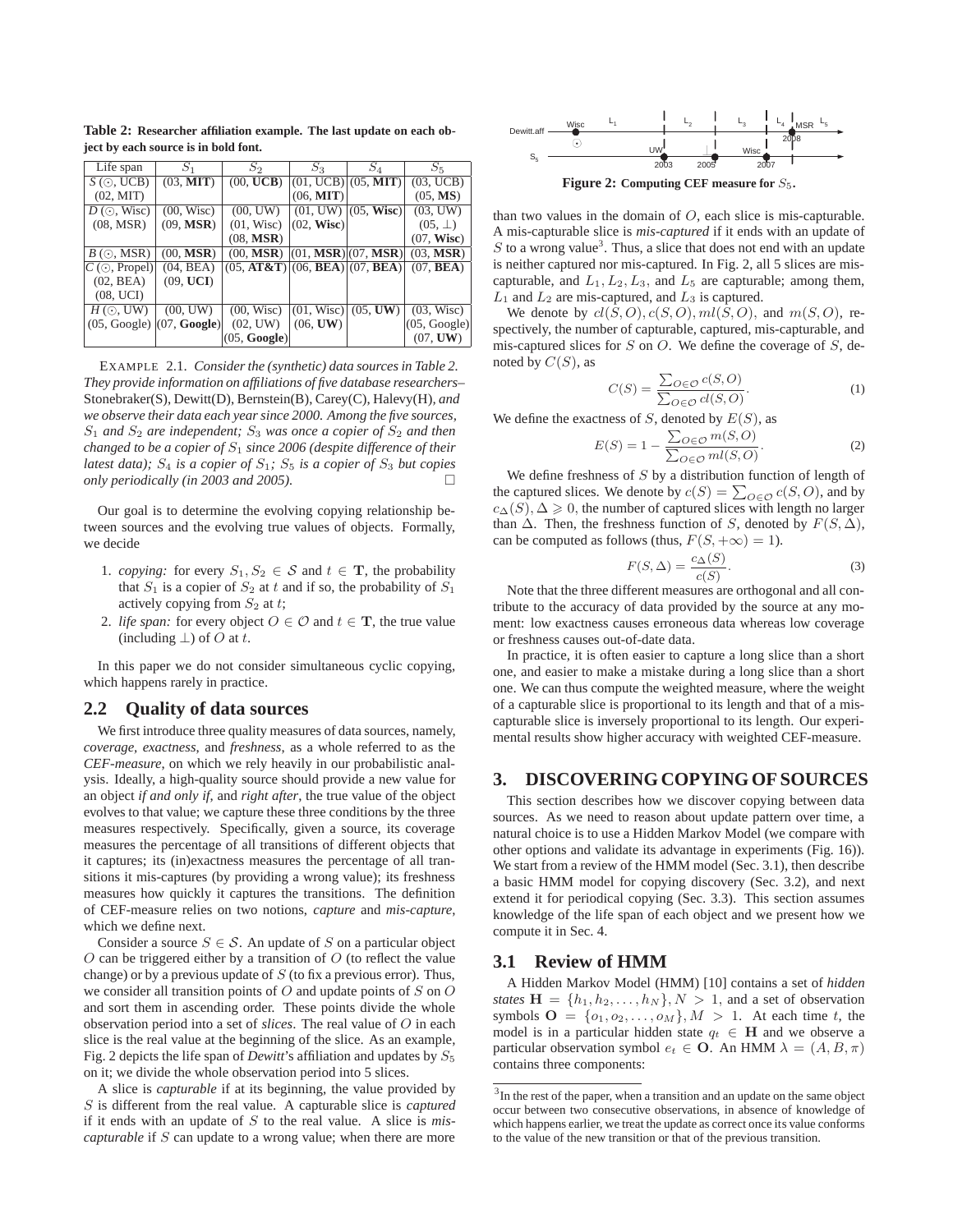

**Figure 3: Hidden states and transitions in the basic HMM model.**

- the state transition probabilities,  $A_{N,N} = \{a_{ij} | i, j \in [1, N]\},$ where  $a_{ij} = P(q_{t+1} = h_j | q_t = h_i)$  is the probability that the model transits from state  $h_i$  to  $h_j$ ;
- the observation probability distribution in each state,  $B_{N,M} =$  ${b_{ij}} | i \in [1, N], j \in [1, M]$ , where  $b_{ij} = P(e_t = o_j | q_t =$  $h_i$ ) is the probability of observing  $o_i$  in state  $h_i$ ;
- the initial state distribution,  $\pi_N = {\pi_i | i \in [1, N]}$ , where  $\pi_i = P(q_1 = h_i)$  is the initial probability of state  $S_i$ .

Given a sequence of observations, we can apply *Forward-backward* inference to decide the probability of each state at each time point. In addition, by applying *Baum-Welch* learning, we can decide the parameters in A, B and  $\pi$  from a set of observation sequences [10].

#### **3.2 The basic HMM**

Let  $S_1$  and  $S_2$  be two data sources. We decide if one of them copies from the other. We apply an HMM, where the hidden states correspond to whether  $S_1$  or  $S_2$  is copying at a particular moment and the observations correspond to their updates. We next describe our model in detail.

#### *3.2.1 Hidden states*

We first decide the set of hidden states. As we assume acyclic copying, at each moment there can be at most one copier between  $S_1$  and  $S_2$ . In case a particular source is a copier, it can copy or independently update at a particular observation point. Thus, there are five hidden states:  $I, C1_c, C1_{\text{nc}}, C2_c,$  and  $C2_{\text{nc}}$ . State I represents independence of  $S_1$  and  $S_2$ . States  $C1_c$  and  $C1_{\neg c}$  represent that  $S_1$  is a copier of  $S_2$ ; the former represents  $S_1$  actively copying from  $S_2$  and the latter represents  $S_1$  not copying at that moment. Similarly, states  $C2_c$  and  $C2_{\neg c}$  represent  $S_2$  copying or not copying while being a copier of  $S_1$ .

Note that  $C1_{\neg c}$ ,  $C2_{\neg c}$ , and I are not distinguishable from the action of  $S_1$  and  $S_2$ : in all cases  $S_1$  and  $S_2$  make independent updates. We separate them because the probability of transition from one of these states to state  $C1_c$  (or  $C2_c$ ) can be different: intuitively,  $S_1$  is more likely to actively copy from  $S_2$  (so in state  $C1_c$ ) next when it is in state  $C1_{\neg c}$  than in state I. To avoid ambiguity, we disallow transition between  $C1_{\neg c}$  and any of I,  $C2_c$ , and  $C2_{\neg c}$ (similar for  $C2_{\neg c}$ ); thus, the period of  $S_1$  being a copier starts from and ends after a real copying. Fig. 3 shows the transition graph.

#### *3.2.2 Initial and transition probabilities*

We now consider how to assign initial and transition probabilities for the states. Note that many transitions include the same behavior, such as transformation between being a copier and being independent; thus, instead of having different transition probabilities for the 15 possible transitions, we can compute them using only a few parameters, as we describe next.

Since the period of a source being a copier starts with a real copying, the initial state cannot be  $C1_{\text{nc}}$  or  $C2_{\text{nc}}$ . Assume the a-priori probability of two sources being independent is  $\alpha$  (parameters can



**Figure 4: An update and its previous transition.**

be learned from real data by *Baum-Welch* learning). Then, we have initial probabilities as

$$
P(I) = \alpha,\tag{4}
$$

$$
P(C1_c) = P(C2_c) = \frac{1 - \alpha}{2}.
$$
 (5)

We next define three parameters that we use to compute probabilities of transitions between states.

- $f(0 \lt f \leq 1)$ : the probability that a copier copies at a particular time point.
- $t_c(0 \leq t_c \leq 1)$ : the probability that between a pair of sources, a copier remains as a copier of the other source. Intuitively, this is more likely to happen than transformation to independence, so typically  $t_c > .5$ .
- $t_i(0 \leq t_i \leq 1)$ : the probability that a pair of independent sources remain as independent. Typically,  $t_i > .5$ .

The probabilities of transitions are computed as follows. For convenience, we denote by  $T_{h,h'}$  the transition from state h to h' and by  $a_{h,h'}$  its probability.

- Transition  $T_{I,I}$  happens when  $S_1$  and  $S_2$  remain as independent, so has probability  $t_i$ . Transitions  $T_{I, C1_c}$  and  $T_{I, C2_c}$ have the same probability,  $\frac{1-t_i}{2}$ .
- When  $S_1$  is a copier of  $S_2$ , it transforms to be independent with probability  $1 - t_c$ . Then,  $S_1$  and  $S_2$  become independent; they remain so with probability  $t_i$ , and otherwise,  $S_2$ becomes a copier of  $S_1$ . Thus,  $a_{C1_c,I} = (1 - t_c) \cdot t_i$  and  $a_{C1_c,C2_c} = (1 - t_c)(1 - t_i)$  (similar for  $C2_c$ ).
- Once  $S_1$  remains as a copier of  $S_2$ , it copies at a particular moment with probability f. At state  $C1_c$ ,  $S_1$  remains as a copier with probability  $t_c$ , so  $a_{C1_c,C1_c} = f \cdot t_c$  and  $ac_{1_c, C_{1_c}} = (1 - f) \cdot t_c$ . At state  $C_{1_c, C_1}$  has to remain as a copier, so  $a_{C1_{\neg c},C1_c} = f$  and  $a_{C1_{\neg c},C1_{\neg c}} = 1 - f$ (similar for  $C2_c$  and  $C2_{\neg c}$ ).

#### *3.2.3 Observation probability distribution*

Now we consider the probability of  $S_1$  and  $S_2$  making particular sets of updates in a state. There are a huge number of possible updates for each source at each moment; enumerating them and assigning a probability for each is infeasible. Instead, we describe equations for computing the probability of a particular observation.

We focus our attention on three types of updates at each particular point: those made by  $S_1$  and recently (we define "recently" shortly) by  $S_2$ , denoted by  $\overline{U}_{S_1,S_2}$ ; those made by  $S_2$  before, but not by  $S_1$ , denoted by  $\overline{U}_{\neg S_1, S_2}$ ; and those made by  $S_1$  but not recently by  $S_2$ , denoted by  $\overline{U}_{S_1, \neg S_2}$ . Typically, the more updates in  $\overline{U}_{S_1,S_2}$ , the more likely that  $S_1$  is copying from  $S_2$ ; the more updates in  $\bar{U}_{\neg S_1, S_2}$  and  $\bar{U}_{S_1, \neg S_2}$ , the less likely that  $S_1$  is copying. Note that we do not consider updates performed neither by  $S_1$  and  $S<sub>2</sub>$ , both because enumerating them is often infeasible, and because the set of updates that "should" be performed depends on previous updates and so varies for sources. We denote by  $\Omega_1$  the distribution of  $\overline{U}_{S_1,S_2}, \overline{U}_{S_1,\neg S_2}, \overline{U}_{\neg S_1,S_2}$  at a particular moment and define  $\Omega_2$ for  $S_2$  similarly (note that  $\overline{U}_{S_1,S_2}$  and  $\overline{U}_{S_2,S_1}$  can be different, similar for other pairs of sets). We summarize observations at each point using  $\Omega_1$  and  $\Omega_2$ .

Intuitively, the fact that  $S_1$  always follows updates of  $S_2$  can ring an alarm in copying detection. However, this fact in itself does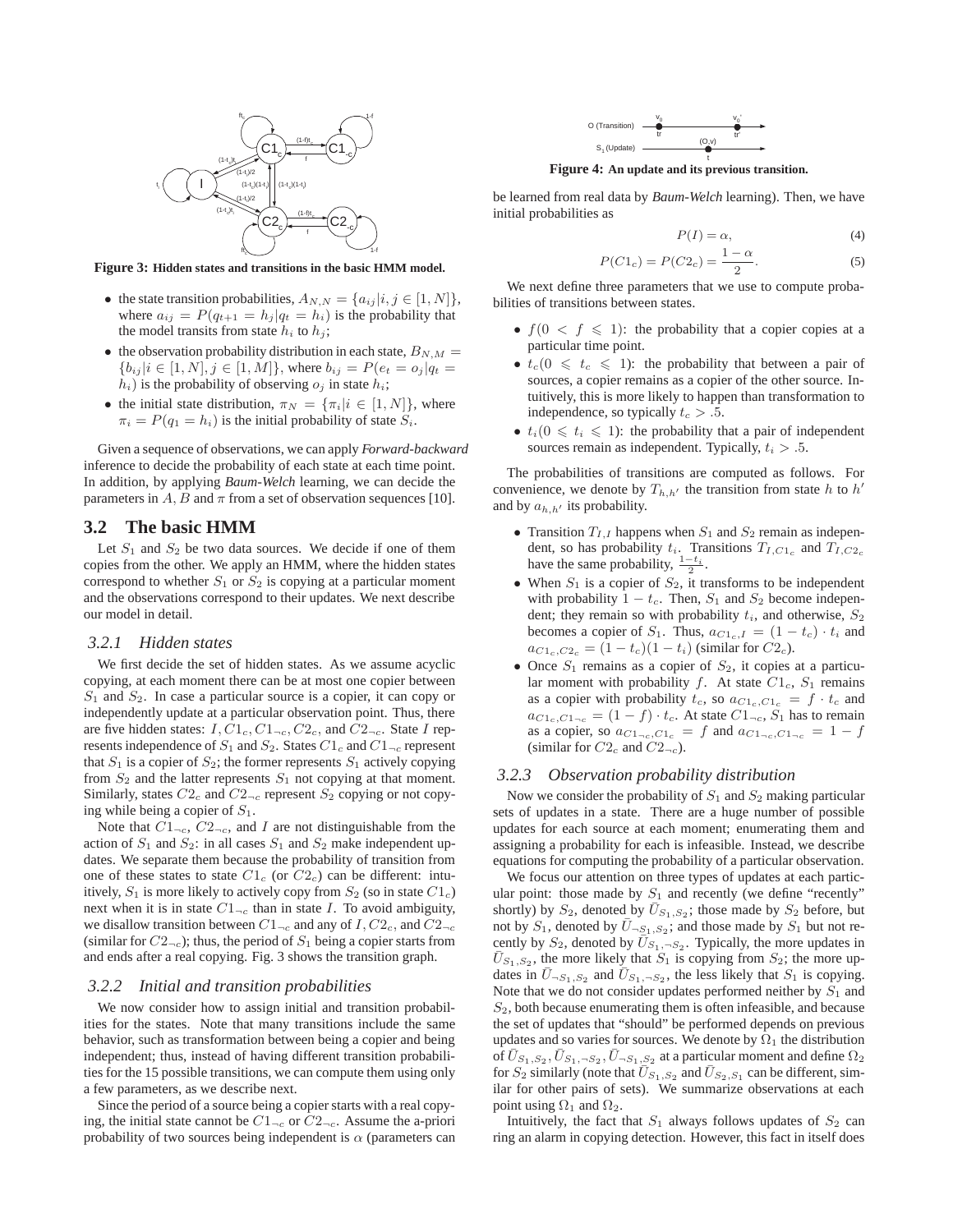not necessarily imply  $S_1$  being a copier, as  $S_1$  might just be a slow updater (has low freshness). Source  $S_1$  is more likely to be a copier of  $S_2$  if in addition one of the following holds: (1)  $S_1$  and  $S_2$  have only low to medium coverage but their updates highly overlap in a close time frame; (2)  $S_1$  and  $S_2$  make a lot of common mistakes (*e.g.*, source  $S_2$  and  $S_3$  in Example 2.1); (3) the overlapped updates are performed by  $S_1$  after the real values have already changed (*e.g.*, source S<sup>3</sup> and S5's updates on *Halevy*'s affiliation after 2005 in Example 2.1). These three cases are more suspectable because they are low-probability events if  $S_1$  and  $S_2$  are independent. We next examine the probability of an update by a source conditioned on the source independently updating or copying.

We first consider the case where  $S_1$  is independently updating, denoted by  $S_1 \nightharpoonup S_2$ , and compute the probability that  $S_1$  makes an update  $U$  at time  $t$ . Assume  $U$  updates the value of  $O$  to  $v$  and the last transition on O by time t is  $(tr, v_0)$  (Fig. 4). If  $v = v_0$ , the update is correct– $S_1$  does not make a mistake and captures the correct value within time  $t - tr$ , so the probability is

$$
P(U, S_1, t | S_1 \nrightarrow S_2, U \text{ true}) = E(S_1)C(S_1)F(S_1, t - tr). \tag{6}
$$

If instead,  $v \neq v_0$ , S makes a mistake. Let m be the number of wrong values in the domain. Not assuming a-priori knowledge on which wrong values are more likely to be provided, we have  $4$ 

$$
P(U, S_1, t | S_1 \nrightarrow S_2, U \text{ false}) = \frac{1 - E(S)}{m}.
$$
 (7)

We denote the probability of  $S_1$  performing U by  $P(U)$ . According to if  $U$  is correct or not, we apply Equation (6) or (7) to compute  $P(U)$ . Obviously,

$$
P(U \in \bar{U}_{S_1, S_2} \cup \bar{U}_{S_1, \neg S_2} | S_1 \not\to S_2) = P(U); \tag{8}
$$

$$
P(U \in \bar{U}_{\neg S_1, S_2} | S_1 \nrightarrow S_2) = 1 - P(U). \tag{9}
$$

We next consider the case where  $S_1$  is copying from  $S_2$ , denoted by  $S_1 \rightarrow S_2$ . Then,  $S_1$  copies a subset of recent updates by  $S_2$  and can also update independently. Let s be the *selectivity* of a copier (*i.e.*, probability of copying an update). If we denote by  $P_c(U)$  the probability that a copier independently performs an update  $U$ , for  $S_2$ 's recent updates, we have

$$
P(U \in \bar{U}_{S_1, S_2} | S_1 \to S_2) = s + (1 - s)P_c(U); \tag{10}
$$

$$
P(U \in \bar{U}_{\neg S_1, S_2} | S_1 \to S_2) = (1 - s)(1 - P_c(U)). \tag{11}
$$

For an update not performed by  $S_2$  recently, we have

$$
P(U \in \bar{U}_{S_1, \neg S_2} | S_1 \to S_2) = P_c(U). \tag{12}
$$

We compute  $P_c(U)$  in the same way as  $P(U)$ ; however, we should use different CEF-measure for  $S_1$  here: that of updates by  $S_1$  but not previously by  $S_2$ . Computing such measure introduces a big overhead, as we need to compute for every pair of sources. We can approximate by assuming  $S_1$  and  $S_2$  have the same number of capturable and mis-capturable slices and so computing by

$$
C(S_1|S_2) = C(S_1) - sC(S_2); \t(13)
$$

$$
E(S_1|S_2) = E(S_1) + s(1 - E(S_2));\tag{14}
$$

$$
F(S_1, \Delta | S_2) = F(S_1, \Delta). \tag{15}
$$

Our experiments show that such approximation significantly reduces execution time without affecting the results much.

To make our computation tractable, we assume independence of updates by one source and can thus compute  $P(\Omega_1|S_1 \to S_2)$ and  $P(\Omega_1|S_1 \nrightarrow S_2)$  (our model with this assumption already obtains high accuracy on real-world data and synthetic data in our experiments; we leave consideration of update correlation for future work). Then, the probability of observations  $(\Omega_1, \Omega_2)$  for each state comes along naturally:

| Table 3: Observation $\Omega$ for $S_5$ with respect to $S_3$ in Example 2.1. We |  |
|----------------------------------------------------------------------------------|--|
| skip the years when all sets are empty.                                          |  |

| Year | $U_{S_5,S_3}$                         | $U_{\neg S_5, S_3}$ | $U_{S_5, \neg S_3}$                         |
|------|---------------------------------------|---------------------|---------------------------------------------|
| 2003 | $\{(S,UCB),\}$<br>(B, MSR), (H, Wisc) |                     | $\{(\mathbf{D}, \mathbf{UW})\}$             |
| 2005 |                                       |                     | $\{(S, MS), (D, \perp),$<br>$(H, Google)$ } |
| 2007 | $\{$ (D, Wisc),<br>(C, BEA), (H, UW)  |                     |                                             |
| 2009 |                                       | (S, MIT)            |                                             |

| Table 4: Probabilities of hidden states for $S_5$ vs. $S_3$ . |                 |     |     |     |      |     |    |  |  |
|---------------------------------------------------------------|-----------------|-----|-----|-----|------|-----|----|--|--|
| State                                                         | 03 <sup>2</sup> | 04  | 0.5 | 06. | (17) | 08  | 09 |  |  |
| Copy (C1 <sub>c</sub> )                                       |                 |     |     |     |      | .39 |    |  |  |
| Idle $(C1_{\neg c})$                                          | $\theta$        | .51 | .89 | .51 |      |     |    |  |  |

$$
P(\Omega_1, \Omega_2 | I) = P(\Omega_1, \Omega_2 | C1_{\neg c}) = P(\Omega_1, \Omega_2 | C2_{\neg c})
$$
  
=  $P(\Omega_1 | S_1 \nrightarrow S_2) \cdot P(\Omega_2 | S_2 \nrightarrow S_1);$  (16)

$$
P(\Omega_1, \Omega_2 | C1_c) = P(\Omega_1 | S_1 \to S_2) \cdot P(\Omega_2 | S_2 \to S_1); \tag{17}
$$
  

$$
P(\Omega_1, \Omega_2 | C2_c) = P(\Omega_1 | S_1 \to S_2) \cdot P(\Omega_2 | S_2 \to S_1). \tag{18}
$$

Note that since states  $C1_{\neg c}$ ,  $C2_{\neg c}$  and I are not distinguishable from the behavior of the data sources, the probabilities of  $\Omega_1$  and  $\Omega_2$  conditioned on them are the same.

We now present several features of our model that conform to the intuition presented early in our discussion (the proof is given in the full version of the paper [4].)

THEOREM 3.1. *Let* s *be the selectivity of copying and* m *be the number of wrong values in the domain. The observation probability distribution has the following properties:*

- *1. if*  $C(S_1) < s$ , adding a correct update to  $U_{S_1,S_2}$  at time t *increases probability of state*  $C1_c$  *at t, and adding a correct update to*  $\bar{U}_{\neg S_1, S_2}$  *decreases that probability;*
- 2. if  $m > \frac{1}{s}$ , adding a wrong update to  $\overline{U}_{S_1,S_2}$  at time t in*creases probability of state*  $C1_c$  *at t, and adding a wrong update to*  $U_{\neg S_1, S_2}$  *decreases that probability;*
- *3. if*  $E(S_1) > .5$ , adding a correct update to  $\overline{U}_{S_1, \neg S_2}$  at time t *decreases probability of state*  $C1_c$  *at t*;
- 4. adding a wrong update to  $\overline{U}_{S_1,\neg S_2}$  at time t decreases prob*ability of state*  $C1_c$  *at t*.

**Recent updates:** We next define what we mean by a *recent* update by a source. To avoid penalizing updates that are not copied immediately, we consider a *window* of size  $W$ . Assume  $S_1$  makes  $W + 1$  consecutive copyings at time  $t_{k_0}, \ldots, t_{k_w}, 0 \leq k_0 < \cdots <$  $k_w \leq n$  (recall that  $t_n$  is the last observation). The *recent* updates by  $S_2$  include all of its updates at time  $(t_{k_0}, t_{k_w})$ , not overwritten by  $S_2$ 's later updates on the same objects, and not performed by  $S_1$ yet. Here, we mark a time point as a possible "copying" point if updates by  $S_1$  at that time overlap with recent updates by  $S_2$ .

EXAMPLE 3.2. *Consider sources* S<sup>3</sup> *and* S<sup>5</sup> *in the motivating example. Table 3 shows* Ω *for* S<sup>5</sup> *with respect to* S3*. Year 2003 and 2007 are considered as copying points. As an example,* S<sup>5</sup> *has four updates in 2003: three overlap with*  $S_3$ 's recent updates and are in  $U_{S_5,S_3}$ , and one, (Dewitt, UW), does not overlap and is in  $U_{S_5,\neg S_3}$ *(*S3*'s update (Dewitt, UW) in 2001 is later overwritten in 2002).*

*Table 4 shows the probability of states*  $C1_c$  *and*  $C1_{\text{nc}}$  *we infer for*  $S_5$  *vs.*  $S_3$  *(we set*  $t_c = t_i = .9, f = .5$ *). Thus, our HMM model is able to identify that*  $S_5$  *is a copier of*  $S_3$ *, copying in the years of 2003 and 2007.*

<sup>&</sup>lt;sup>4</sup>We can incorporate techniques in [5] for non-uniform value distribution.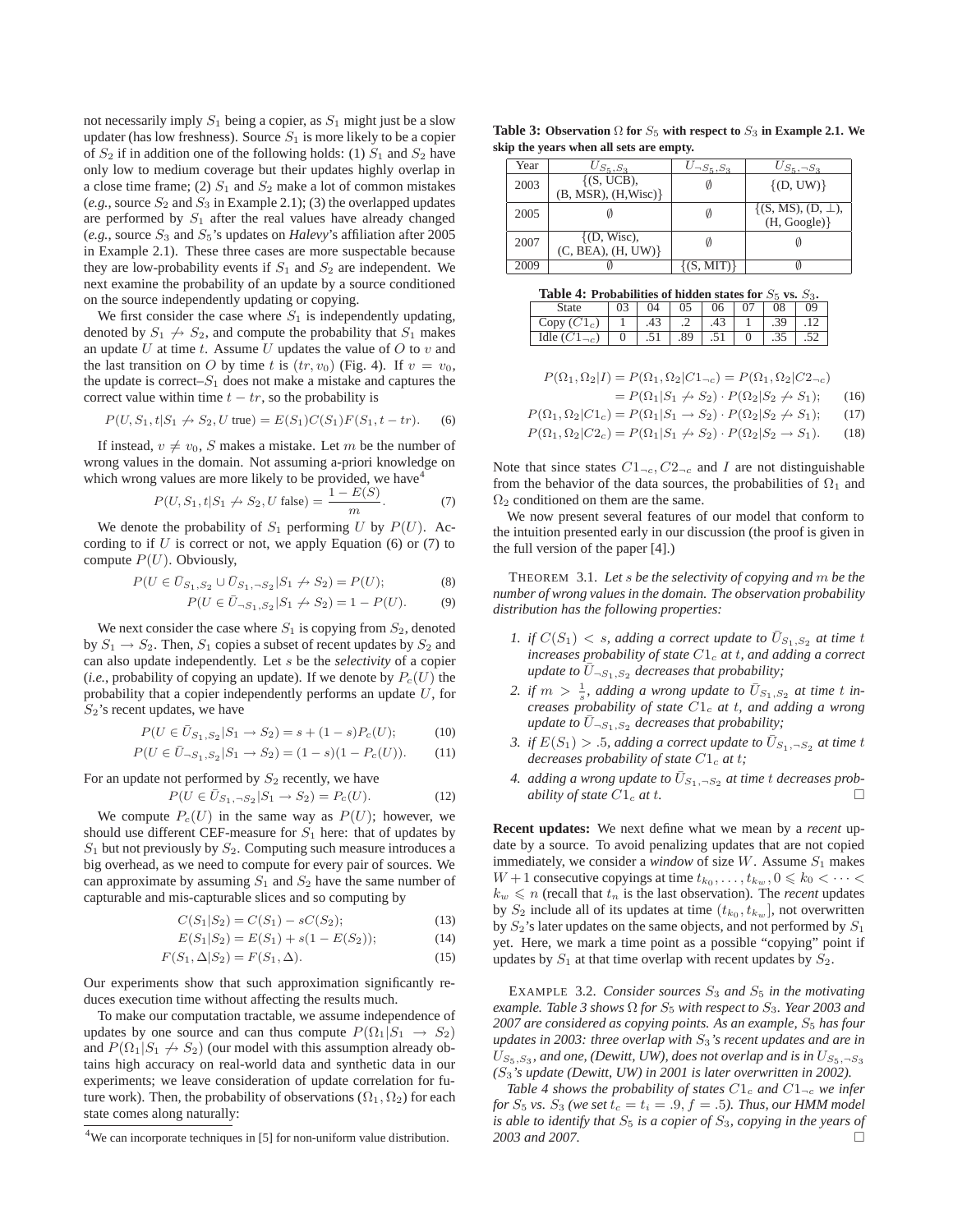

**Figure 5: Hidden states and transitions in the timespan HMM model.**

# **3.3 Considering time span**

Once a source remains as a copier, it copies sooner or later. Typically, the longer it has not copied yet, the more likely that it copies next. It is also possible that a copier copies periodically: it makes independent updates for a period of time and then copies the recent updates by the original source.

To capture these intuitions, we need to reason about the time period that a copier has been independently updating; however, firstorder Markov, where the probability of falling in a hidden state only relies on the state at the previous time, cannot capture this naturally. As we only care about the time period of state  $C1_{\neg c}$  and  $C2_{\neg c}$ , we stick to first-order Markov, which is easy for learning and inference, and revise our HMM model by dividing state  $C1_{\neg c}$  (similar for  $C2_{\neg c}$ ) into a set of states  $C1_{\neg c}^1, C1_{\neg c}^2, \ldots, C1_{\neg c}^q$ , where q is the number of observations within which a copier typically will conduct at least one copying (we discuss how to set  $q$  soon). Among  $C1^1_{\neg c}, C1^2_{\neg c}, \ldots, C1^q_{\neg c}, C1_c$  can transit only to state  $C1^1_{\neg c}$ ; for each  $i \in [1, q)$ ,  $C1_{\neg c}^{i}$  can transit either to  $C1_{\neg c}^{i+1}$  or to  $C1_{c}$ ; finally,  $C1\frac{q}{q_c}$  can transit to itself or to  $C1_c$ . Essentially, for a state  $C1^i$  $\alpha_c$ , *i* acts as a timer to count for how long  $S_1$  has not copied yet. Note that this model is more meaningful when the lengths of time between consecutive observations are similar.

Fig. 5 shows the revised HMM model, where  $f(i)$ ,  $i \in [1, q]$ , is the transition probability from  $C1_{\text{nc}}^i$  to  $C1_c$  and  $f(0)$  is this probability from  $C1_c$  when  $S_1$  remains as a copier (with probability  $t_c$ ). There are various ways to define  $f(i)$  and we give a few examples.

- If we set them all as the same, the model is reduced to the basic HMM model (Fig. 3).
- According to the intuition that the longer a copier has not copied, the more likely that it will copy next, we can use an attenuation function such as

$$
f(i) = \frac{i+f}{i+1}, f \in (0,1).
$$
 (19)

So  $f(0) = f$  and  $f(q) \rightarrow 1$ . We can set q as the minimum i such that  $f(i) > 1 - \theta$ , where  $\theta$  is a number close to 0.

• To model periodical copying where the copier copies once every k observations, we can set  $q = k$ ,  $f(i) = \theta$  for every  $i \in [0, k)$  and  $f(i) = 1 - \theta$  for  $i = k$ .

Finally, we can learn f(i) by *Baum-Welch* learning. As different sources can have different copying patterns, this learning is *local* and is performed for *each* pair of sources, different from the *global* learning of other parameters.

# **4. DISCOVERING LIFE SPAN OF OBJECTS**

We now present a Bayesian model that decides life span of an object. We start by considering a set of independent sources (Sec. 4.1), then extend our model by considering copiers (Sec. 4.2), and finally present the complete algorithm (Sec. 4.3).



**Figure 6: Possibilities of the next update,** U(S)**.**

# **4.1 Deciding life span**

Consider an object  $O \in \mathcal{O}$ . To discover its life span, we need to decide both time and value of each transition. We proceed iteratively: we first decide the value of O at time  $t_0$ , then find the most likely time point and value for O's next transition, and repeat this process until we decide there is no more transition. Note that the transition points we decide have to be some observation points; in presence of precise time stamp of updates, we can extend our algorithm for more fine-grained results.

**Deciding the initial value** We denote by Ψ our observation of which value each source  $S \in \mathcal{S}$  initially provides for O. Let  $V(O)$ be the domain of O. Then, our goal is to find  $v \in V(O)$  that maximizes  $P(v|\Psi)$ . According to the Bayes rule, we just need to find the v that maximizes  $P(\Psi|v)$ .

First, suppose  $v \neq \bot$ . Consider a source  $S \in \mathcal{S}$ . There are three cases for the initial value it provides for O:

- S provides the correct value, with probability  $E(S)C(S)$ (we ignore freshness as the first observation contains updates accumulated over time);
- S does not provide a value for O, with probability  $E(S)(1 C(S)$ ;
- S provides a wrong value, with probability  $\frac{1-E(S)}{m}$ .

We denote by  $\overline{S}(v)$  the set of sources providing v on O initially and by  $\overline{S}(\emptyset)$  the set of sources not providing any value on O initially. Assuming independence of sources, we have

$$
P(\Psi|v) = \Pi_{S \in \bar{S}(v)} E(S)C(S) \cdot \Pi_{S \in \bar{S}(\emptyset)} E(S)(1 - C(S))
$$

$$
\cdot \Pi_{S \in \mathcal{S} - \bar{S}(v) - \bar{S}(\emptyset)} \frac{1 - E(S)}{m}.
$$
(20)

With similar analysis, when  $v = \perp$ , we have

$$
P(\Psi|\perp) = \Pi_{S \in \bar{S}(\emptyset)} E(S) \cdot \Pi_{S \in \mathcal{S} - \bar{S}(\emptyset)} \frac{1 - E(S)}{m}.
$$
 (21)

We can thus decide the initial value of O accordingly.

**Deciding the next transition** Deciding the next transition is harder than deciding the initial value, as we need to consider an additional dimension–the time. Essentially, we solve the following problem. Given the last transition  $T'(O) = (tr', v')$  we have discovered on O, decide the next transition  $T(O) = (tr, v), v \in V(O), v \neq$  $v', tr \geqslant tr'$  (T'(O) and T(O) can happen within the same observation period). We start from a simple case, where for each source  $S \in \mathcal{S}$ , there is an update at time  $t_{u'} \in [tr', tr)$  corresponding to  $T'(O)$  (we consider other possibilities shortly). We denote S's next update by  $U(S)$  and the observation of  $U(S)$  for each  $S \in \mathcal{S}$ by  $\Phi$ . According to the Bayes rule, we need to find v and tr that maximizes  $P(\Phi|T(O) = (tr, v)).$ 

If  $T(O) = (tr, v)$ , there are three possibilities for  $U(S)$ :

*Case I. S* captures the transition by updating the value of  $O$  to  $v_c$ at time  $[tr, t_n]$  (recall that  $t_n$  is the last observation point in T) (Fig. 6(a)). The probability of not making an error and capturing the transition is  $E(S)C(S)$ , and the probability of capturing it at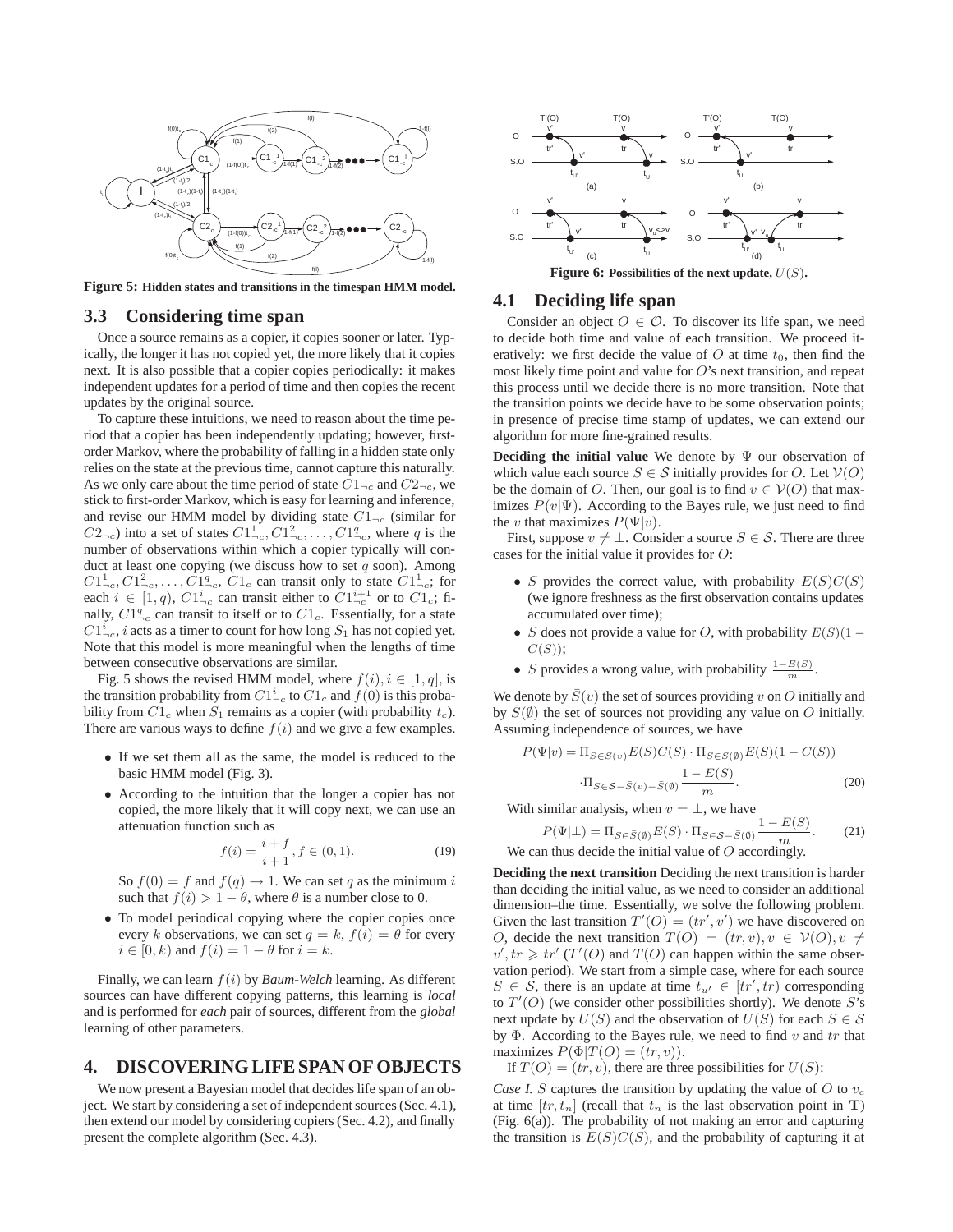

**Figure 7:** Possibilities of update(s) for the previous transition  $T'(O)$ .

a particular point is decided by the freshness function. Thus (we assume  $F(S, \Delta) = 0$  when  $\Delta < 0$ ),

$$
P\Big(U(S) = (t_u, v), t_u \in [tr, t_n]|T(O) = (tr, v)\Big)
$$

$$
= E(S)C(S)\int_{t_{u-1}-tr}^{t_u-tr} F(S, t)dt.
$$
 (22)

*Case II.* S misses the transition by not updating at  $[tr, t_n]$  (Fig. 6(b)). The probability of not making an error but not capturing the transition either is then

$$
P(\overline{U(S)}|T(O) = (tr, v)) = E(S) (1 - C(S)F(S, t_n - tr)).
$$
 (23)

*Case III.* S makes an error either by updating to a different value (Fig.  $6(c)$ ), or by updating before tr (Fig.  $6(d)$ ). The probability of making an error is  $1 - E(S)$ . The error can be made at any time between  $(t_{u'}, t_n]$ , so the probability of observing an error at each point  $t_u$  is  $\frac{t_u-t_{u-1}}{t_n-t_{u'}}$ . Among all values in  $\mathcal{V}(O)$ , the probability of

providing a particular wrong value is approximately  $\frac{1}{m}$ . So

$$
P\Big(U(S) = (t_u, v_u), t_u \in (t_{u'}, tr) \lor v_u \neq v | T(O) = (tr, v) \Big)
$$
  
= 
$$
\frac{(1 - E(S))(t_u - t_{u-1})}{m(t_n - t_{u'})}.
$$
 (24)

As we assume independence of sources, we have

$$
P(\Phi|T(O) = (tr, v)) = \Pi_{S \in \mathcal{S}} P(U(S)|T(O) = (tr, v)).
$$
 (25)

We apply similar analysis in case there does not exist any more transition after T', denoted by  $\overline{T(O)}$ . We have

$$
P(\overline{U(S)}|\overline{T(O)}) = E(S); \tag{26}
$$

$$
P\Big(U(S) = (t_u, v_u), t_u > t_{u'} | \overline{T(O)}\Big) = \frac{(1 - E(S))(t_u - t_{u-1})}{m(t_n - t_{u'})} 27)
$$

We can thus choose the pair of  $tr$  and  $v$  with the maximum value of  $P(\Phi|T(O) = (tr, v))$  as the next transition, or terminates when  $P(\Phi|T(O))$  has the maximum value.

This Bayesian model has the following properties, conforming to the intuition that the more sources update the value of  $O$  to  $v$  in a close time frame, the more likely that the transition involves value  $v$  and happens before their updates.

PROPOSITION 4.1. Let S be a source and  $T(O)$  be a transi*tion.* Among  $F(S, 0)$  and  $F(S, t_i) - F(S, t_{i-1}), i \in [1, n]$ , let  $F_{max}(S)$  *be the maximum one and*  $F_{min}(S)$  *be the minimum one. Consider*  $\Psi_1, \Psi_2, \Psi_3$ *, which differ only in that*  $U(S)$  *conforms to*  $T(O)$ *, does not exist, or does not conform to*  $T(O)$ *, respectively. Then,*

\n- \n
$$
If \, C(S) > \frac{1}{F(S,0) + F_{max}(S)}, \, P(T(O)|\Psi_1) > P(T(O)|\Psi_2);
$$
\n
\n- \n
$$
If \, E(S) > \frac{1}{1 + m(s)F_{min}(S)}, \, P(T(O)|\Psi_1) > P(T(O)|\Psi_3);
$$
\n
\n- \n
$$
If \, E(S) > \frac{1}{1 + m(1 - C(S))}, \, P(T(O)|\Psi_2) > P(T(O)|\Psi_3).
$$
\n
\n

Finally, note that  $U(S)$  is defined as the update after the update corresponding to  $T'(O)$ , denoted by  $U'(S)$ . Intuitively,  $U'(S)$ should be an update that changes the value of O to v' in  $[tr', tr]$ . However, there can be three cases: (1) there is one and only one such update (Fig. 6), so we consider it as  $U'(S)$ ; (2) there is no such update (Fig. 7(a)), so we consider  $U'(S)$  not existing,  $U(S)$ as the first update after  $tr'$ , and  $t_u = tr'$ ; (3) there are multiple

LIFESPAN  $(S, \mathcal{O})$ 

- 1 **while** *life span changes && no oscillation of life span* **do** 2 **for** *each*  $S \in S$  **do**
- 2 **for** *each*  $S \in S$  **do**<br>3 *Compute CEF-me*
- 3 *Compute CEF-measure of* S; **endfor**
- 4 HMMDEPEN( $S$ ,  $\mathcal{O}$ ); *//Decide copying between sources*<br>5 **for** each update U of a source  $S \in S$  **do**
- 5 **for** *each update*  $U$  *of a source*  $S \in \mathcal{S}$  **do**<br>6 *Compute*  $P(U \text{ indep})$ ; **endfor**
- 6 *Compute*  $P(U \text{ indep})$ ; **endfor**<br>7 **for** each  $Q \in \mathcal{O}$  **do**

7 **for**  $\text{each } O \in \mathcal{O}$  **do**<br>8 Decide life span of

8 *Decide life span of* O; **endfor** endwhile

**Figure 8: Algorithm** LIFESPAN**: decide copying between data sources and life span of objects.**

such updates (Fig. 7(b)). The third case is especially tricky because some of the updates may fix previous errors (so correspond to  $T'(O)$ ) and some may respond to later transitions. We conduct a simple voting on the value of each moment since  $tr'$ , and find the first point when the value of  $O$  changes from  $v'$  to another value. Accordingly, we consider updates to  $v'$  before this point as corresponding to  $T'(O)$  and choose the last one as  $U'(S)$ .

### **4.2 Considering copiers**

We next consider existence of copiers. We first need to decide the probability that an update  $U$  is independent. At each observation point t, for each pair of sources  $S_1$  and  $S_2$ , we can compute the probability that  $S_1$  is actively copying from  $S_2$ , denoted by  $P(S_1 \rightarrow S_2, t)$ . We consider  $S_1$  being a copier of  $S_2$  at t if the probability of state I at t is less than .5 and the probability of  $S_1$ being a copier  $(P(C1_c) + P(C1_{\neg c}))$  is larger than that for  $S_2$ . Given an update  $U$  at time  $t$ , we consider the probability of  $U$  being copied from  $S_2$ , denoted by  $P(S_1 \stackrel{U}{\rightarrow} S_2)$ , as  $P(S_1 \rightarrow S_2, t)$  if (1)  $S_1$  is a copier of  $S_2$  at t, (2)  $S_2$  provides the same value for O at t, and (3)  $S_2$  makes that update no later than U, and as 0 otherwise. We assume copying between sources are independent; thus, the probability of  $S_1$  independently making an update U is

$$
P(U \text{ indep}) = \Pi_{S_2 \in S, S_2 \neq S_1} (1 - P(S_1 \xrightarrow{U} S_2)).
$$
 (28)

When we compute  $P(\Phi|T(O))$ , we revise Equation (25):

$$
P(\Phi|T(O)) = \Pi_{S \in \mathcal{S}} P(U(S)|T(O))^{P(U(S) \text{ indep})}.
$$
 (29)

Finally, we note that our copying discovery techniques cannot avoid a transitive inference of loop copying among more than two sources, and we can end up marking the same updates at the same time by sources in the loop all as copied (with a probability). However, such coincidence is typically rare and can be ignored.

#### **4.3 Putting them all together**

Finally, we consider how we decide the life span of each object given updates by each source. In this process, we should consider copying between sources and CEF-measure of sources. However, discovering source copying requires knowledge of the life span of each object and the CEF-measure of each source, and computing CEF-measure requires knowledge of life spans of objects.

Our algorithm thus proceeds in an iterative fashion. In each round, we first compute the CEF-measure of each source (depending only on life spans), then compute the probability of copying between sources, and finally (re)decide the life span of each object, until the discovered life spans do not change. Note that in the first round we do not know the life span yet; we initialize the CEFmeasure of each source to the same default value except setting the coverage as the percentage of objects being covered by the source; and we assume each update has a probability of .5 to be true when applying the HMM model for copying detection.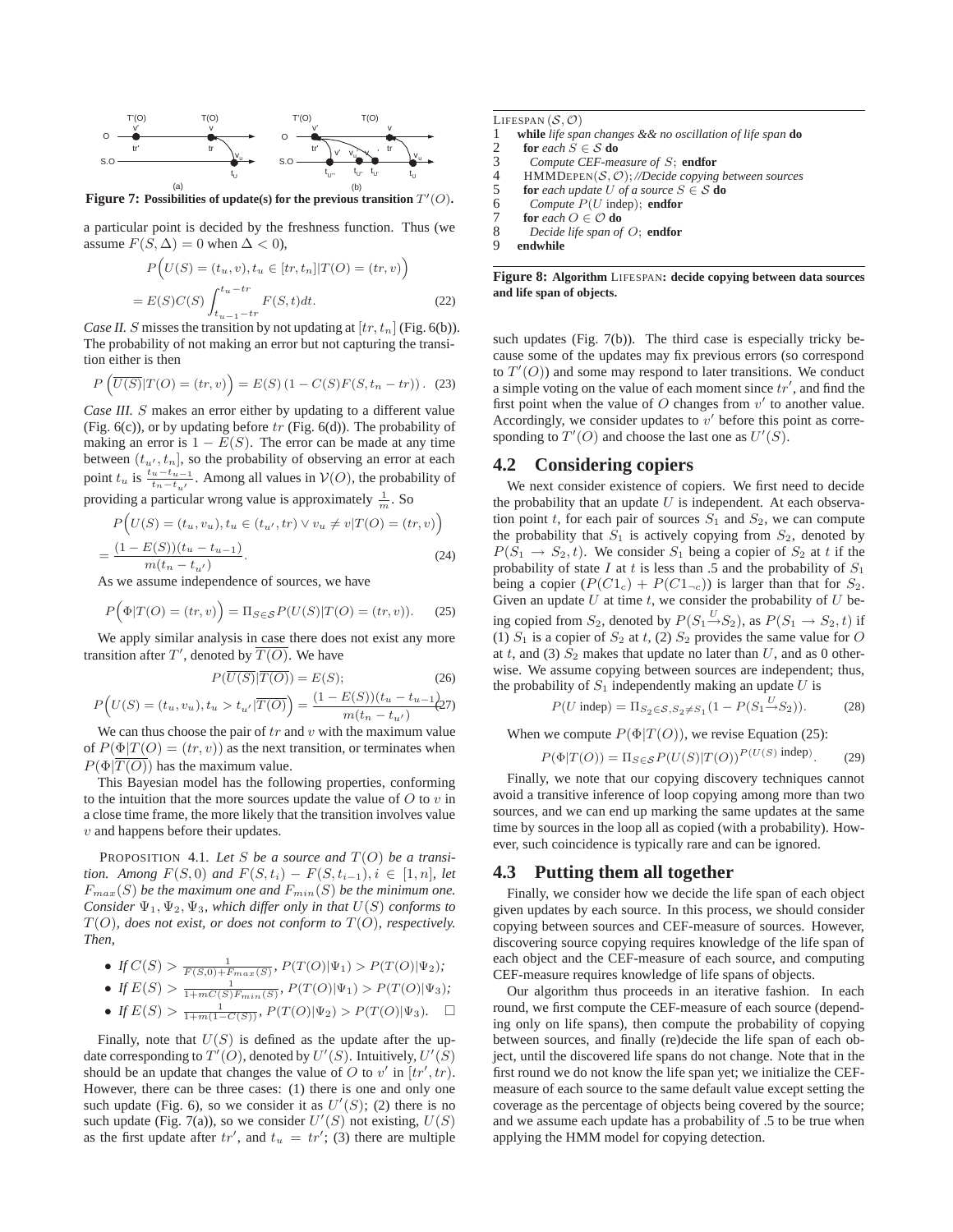

**Figure 9: Different types of delayed publishing.**

Fig. 8 shows the complete algorithm. Convergence of the algorithm remains an open problem, but in our experiments we observe that when the total number of transitions is far more than the number of sources, the algorithm converges quickly. Time complexity of each round is shown as follows.

PROPOSITION 4.2. *Let* m *be the number of values in the domain of an object, and* u *be the total number of updates by sources in* S. We denote by  $|\bar{X}|$  the size of set  $\bar{X}$ . Then, complexity of one *round in Algorithm* LIFESPAN *is*  $O(|\mathcal{O}| \cdot |\mathcal{S}|^2 \cdot |\mathbf{T}| + m \cdot |\mathcal{O}| \cdot |\mathcal{S}|$  $|\mathbf{T}|^2 + u \cdot |\mathcal{S}|$ ).

EXAMPLE 4.3. *Consider Example 2.1. Table 5 shows the life span discovered for* Halevy*. The algorithm converges in four rounds. The CEF of* S<sup>1</sup> *converges at a high coverage and exactness, whereas that of*  $S_2$  *converges at a low coverage and exactness.* 

# **5. CONSIDERING DELAYED PUBLISHING**

Previous sections assume instant publishing. In this section we consider *delayed publishing*, where a source can publish an update later than the change is observed (from the real world or from other sources). Delayed publishing can happen when a weekly newspaper publishes news collected through the whole week, when a web portal publishes data crawled in a period of time in a batch mode, when we observe only a subset of sources each time, and so on. We assume *dump publishing*, where a source publishes all data it has collected since the last publishing. This is common in practice and our techniques can be easily extended to the case where a source publishes only a subset of collected data each time, but does so in an ordered manner.

In dump publishing, an update decision can be made at any point between two consecutive publishings; we revise our models accordingly to consider all possibilities.

**CEF-measure** To compute CEF-measure, we need to decide if a slice is captured or mis-captured. In case of delayed publishing, if a slice  $L$  ends with an update  $U$ , but the previous publishing happens before the beginning of  $L$ , then  $U$  may actually tend to capture the value of  $L$ 's previous slices. As an example, in Fig. 9, the update  $(O_1, a')$  at  $t_u$  is to capture the value of slice  $L_2$ , not  $L_3$ .

Formally, consider source S and object O. Let  $L_1, \ldots, L_k, k \geq$ 1, be a set of consecutive slices for S and O, such that  $L_k$  ends with an update  $U$  on  $O$ , and the previous publishing  $Pub$  happens in slice  $L_1$ . Let  $l_1$  be the difference between the time of publishing Pub and the end of slice  $L_1$ , and let  $l_i, i \in [2, k]$ , be the length of *L<sub>i</sub>*. Then, with probability  $p_i = \frac{l_i}{\sum_{j=1}^k l_j}, i \in [1, k], U$  is collected (though not published) in slice  $L_i$ . Accordingly,  $L_i$  is captured by U with probability  $p_i$  if U provides the real value of  $L_i$ , and miscaptured with probability  $p_i$  otherwise. We thus compute  $c(S, O)$ and  $m(S, O)$  by summing up the corresponding probabilities. Similarly, when we compute freshness, if a slice  $L_i, i \in [1, k]$ , is captured, we consider equal likelihood of the update being captured at any time in  $L_i$ .

**Life span** Deciding the next transition  $T(O)$  relies on computing the conditional probability of  $U(S) = (t_u, v_u)$ . Assume S previously publishes at time  $t_{pre}$ ,  $pre \in [0, u)$ . Then the update is published at  $t<sub>u</sub>$  once the source decides to make the update at some time in  $(t_{pre}, t_u]$ , so we should take the sum of the probabilities:

$$
P(U(S,T) = (t_u, v_u)|T(O)) = \sum_{i=pre+1}^{u} P(U(S) = (t_i, v_u)|T(O)).
$$
\n(30)

**Copying** When deciding source copying, we need to compute the probability of a source independently making an update at a particular time,  $P(U, S_1, t_u | S_1 \nightharpoonup S_2)$ . In case of delayed publishing, an update decision actually can be made at any time after the previous publishing  $t_{pre}$ ; the probability of the decision at a particular observation point is proportional to the length of that observation period. We thus take the weighted average of the probabilities (note the difference from computing  $P(U(S) = (t_u, v_u) | T(O))$ :

$$
P(U, S_1, t_u | S_1 \nrightarrow S_2) = \sum_{i = pre+1}^{u} P(U, S_1, t_i | S_1 \nrightarrow S_2) \cdot \frac{t_i - t_{i-1}}{t_u - t_{pre}}.
$$
\n(31)

In addition, when we decide the independence probability of an update U by  $S_1$ , we consider that U is possibly copied from  $S_2$  if the updated value is the same as a value once provided by  $S_2$  since the last publishing of  $S_1$ .

# **6. EXPERIMENTAL RESULTS**

This section presents experimental results on life-span discovery and copying detection. We first present results on a real-world data set (Sec. 6.2), showing that the problems we address in this paper are real issues in the world, and our methods can improve quality of the integrated data. Since in most cases we have no means to check the actual copying relationship and the precise life span of objects in the real world, we also experimented on synthetic data. We first present results on a data set that mimics complexity in the real world, examining contribution of different components to our algorithms (Sec. 6.3.2). We then consider a harder case, where we care about only existence of sources so variety of update traces by different sources significantly reduces. We examine the performance and robustness of our models on life-span discovery (Sec. 6.3.3) and copying detection (Sec. 6.3.4).

### **6.1 Experiment setup**

We consider a set of data sources and objects as described in Sec. 2 and refer to them as a *universe*. We refer to the special case where each object has only two possible values, existing and nonexisting (⊥), as *binary universe*. Our goals are to decide life span of objects and copying between sources in a given universe.

For life-span discovery, our algorithm has three main components: *copy*–considering copying between sources, *CEF*–considering CEF-measure of sources, and *delay*–considering publish delay. We implemented several variants by combining different components.

- NAIVE: For each object, vote for its value at each observation point.
- SIMPLE: First apply NAIVE and then decide transition points iteratively: for each point  $t$  where the voted value changes to a new value  $v$ , find the earliest point since the last transition when a source provides  $v$  and does not update until point  $t$ .
- COPY: The same as SIMPLE except considering copying in voting (Eq. (28)).
- CEF: Consider CEF-measure (Eq. (20-27)).
- CEFDELAY: *CEF*+*delay* (Eq. (30)).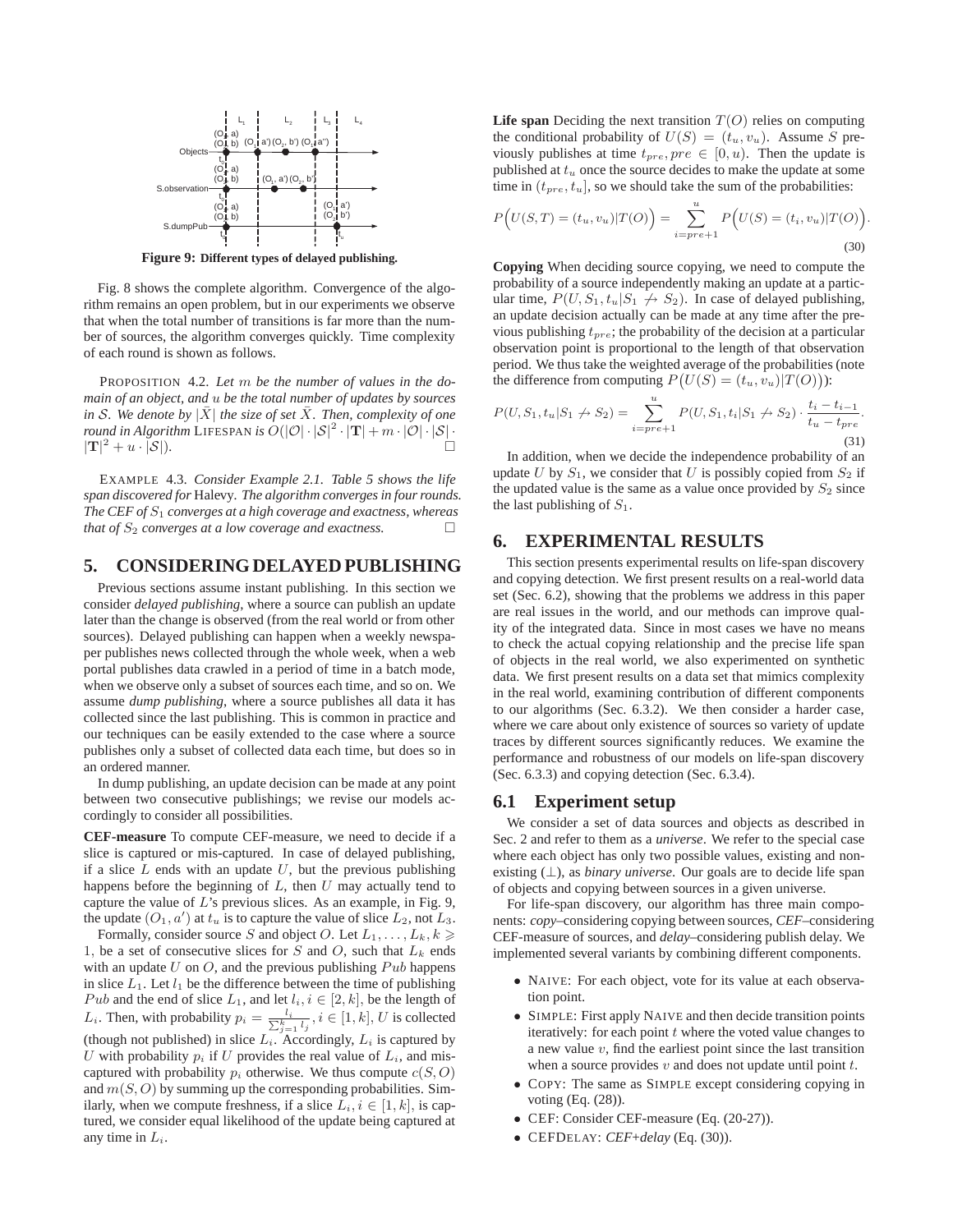**Table 5:** Discovered life span for *Halevy* and computed CEF-measure for  $S_1$  and  $S_2$  in Example 2.1.

| Round | Life span for <i>Halevy</i>              |                | 1.E | $S_1.F(0)$ | $S_1$<br>F(1) | $S_2.C$ | $S_2.E$ | $S_2$ .F(0) | $S_2.F(1)$ |
|-------|------------------------------------------|----------------|-----|------------|---------------|---------|---------|-------------|------------|
|       |                                          | .99            | .95 | . .        | . .           | QΟ      | .95     |             | . .        |
|       | (2000, Wisc), (2002, UW), (2003, Google) |                | .94 | ، پ        |               | ر.,     | .83     |             |            |
| ∽     | (2000, UW), (2002, Google)               | .92            | .99 | ، ست       |               | .64     |         | .18         | ، ست       |
|       | (2000, UW), (2005, Google)               | Q <sub>2</sub> | .99 | ، ست       |               | .64     |         |             | .42        |

**Table 6: Discovered ever-existing restaurants (#Rest) and closed restaurants in Manhattan. We skip results of** COPYCEFDELAY **as almost all sources update every week, and skip results of** SIMPLE **and** COPY**, which are similar to** NAIVE**.**

| Method |                  | Ever-existing | Closed |     |       | #Rnds | Time(s) |  |
|--------|------------------|---------------|--------|-----|-------|-------|---------|--|
|        |                  | $\#Rest$      | Prec   | Rec | F-msr |       |         |  |
|        | All              |               | .60    |     | .75   |       |         |  |
|        | ALL <sub>2</sub> |               | .94    | .34 | .50   |       |         |  |
|        | <b>NAIVE</b>     | 1192          | .70    | .93 | .80   |       | 158     |  |
|        | <b>CEF</b>       | 5068          | .83    | .88 | .85   |       | 637     |  |
|        | COPYCEF          | 5186          | .86    | .87 | .86   |       | 1408    |  |
|        | <b>GOOGLE</b>    |               | .84    | .19 | .30   |       |         |  |

- COPYCEF: *copy*+*CEF*. (Algorithm LIFESPAN).
- COPYCEFDELAY: *copy*+*CEF*+*delay* (Eq. (30-31)).

For copying discovery, we compared static models (INIT, CURR, TRACE), various HMM models (HMM5, HMMN, HMM3), and HMM with consideration of publish delay (HMMDELAY):

- INIT/CURR: Consider only initial or latest values.
- TRACE: Compute  $\Omega_1$  and  $\Omega_2$  for each observation point and reason over the accumulated results (Eq. (16-18)).
- HMM3: An HMM model with three states  $I, C1_c,$  and  $C2_c$ , the same transition probabilities as Fig. 3 except that  $a_{I,I} =$  $t_i - f, a_{I,C1_c} = a_{I,C2_c} = \frac{1-t_i+f}{2}, a_{C1_c,I} = a_{C2_c,I}$  $(1-t_c)t_i+t_c(1-f).$
- HMM5: The basic HMM model with 5 states (Fig. 3).
- HMMN: The timespan HMM model (Fig. 5) with  $f(i) =$  $\frac{i+f}{i+1}, q = 5.$
- HMMDELAY: HMM5 with publish delay (Eq. (31)).

By default, we computed weighted CEF-measure and applied HMM5 in life-span discovery. Initially we set  $\alpha = f = .5, t_i =$  $t_c = 0.99, s = .8, m = 100$ , but may apply *Baum-Welch* learning to learn the parameters in some experiments.

We measure life-span discovery results by *edit distance,* defined as the Levenshtein distance between decided life-span periods and real periods, where insertion or deletion of a period is penalized by the length of the period, and substitution of a period with the same value is penalized by the difference of the beginning points. Ideally, the edit distance should be 0. We describe how we measure copying-detection results in Sec. 6.3.4.

We implemented our models in Java and conducted experiments on a WindowsXP machine with AMD Athlon(tm) 64 2GHz CPU and 960MB memory.

# **6.2 Experiments on real-world data**

We randomly selected 12 web sources (listed in Table 1 at the beginning of this paper; the source freshness uses  $F(S, 0)$  for each source S) that provide information on restaurants in Manhattan. We crawled their data from  $1/22/2009$  to  $3/12/2009$ , once every week, so 8 times in total. For each restaurant listing, we collected name, phone number, address, direction, neighborhood, and price range whenever possible. We identified restaurants by their names and considered only restaurants that are mentioned by at least two data sources. In total there are 5269 such restaurants; among them,

5231 appeared in our first crawling, and 5251 appeared in our last crawling. In these two months, we did not notice many changes on attribute values such as phone and address, thus focused on existence of restaurants (so a binary universe).

We considered two cases as deletion of a restaurant from a source: the source explicitly marks the restaurant as "(CLOSED)", or the source implicitly removes the restaurant from its list. We considered the set of restaurants that a source provided once but deleted later. There are 467 such restaurants. For each of them, we called its phone number to verify if it is still open and used it as the golden standard; we found that 280 of them are indeed closed<sup>5</sup>. We ran various algorithms to decide life span (existence periods) of each restaurant, and reported *precision, recall,* and *F-measure*, denoted respectively as  $P, R, F$ , of our results. Formally, among the 467 restaurants, we define  $\bar{G}$  as the set of restaurants that are *closed* in the golden standard and  $\overline{R}$  as the set of restaurants that our algorithm decided as closed. Then,  $P = \frac{|\bar{G} \cap \bar{R}|}{|\bar{R}|}, R = \frac{|\bar{G} \cap \bar{R}|}{|\bar{G}|}$ , and  $F = \frac{2PR}{P+R}$ . In addition, we searched each of the restaurants on Google Maps and reported the three measures as well.

Table 6 shows results of various methods. We observed as follows. (1) COPYCEF and CEF obtain high precision and recall. Between them, COPYCEF considers copying and thus obtains higher precision and discovers more restaurants that have ever existed. (2) NAIVE seems to have a high F-measure; however, as most restaurants are often mentioned by only a few sources, it concludes that only 1192 out of 5269 restaurants have ever existed. (3) Considering all of the 467 restaurants as closed (referred to as ALL) has low precision (.60), while considering only restaurants that are removed by at least two sources as closed (referred to as ALL2) has low recall (.34). Finally, we observed that Google Maps lists many out-of-business restaurants, reflecting staleness of data on the web.

Among the 66 pairs of sources, we detected copying relationship between 12 pairs (Fig. 1). Among the sources, it is more likely that *FoodBuzz*, *VillageVoice*, and *OpenTable* are copiers and *Menu-Pages* and *TimeOut* are being copied. Although we do not know the real copying relationship, we have the following evidence to support some of our results. First, *FoodBuzz* and *VillageVoice* each formats addresses of different restaurants in very different ways, so may copy them from various sources; in addition, *FoodBuzz* inserted restaurants even after the restaurants were closed, so possibly copied the data. Second, *MenuPages* has been on the web for the longest time among the 12 sources and has the highest coverage (.66), so it is possible that is was copied by other sources.

We observed that COPYCEF and CEF both converged at the 5th round and took 23.5 and 10.6 minutes respectively. Since life-span discovery is a one-time process, the execution time is acceptable.

#### **6.3 Experiments on synthetic data**

We next describe how we generated the synthetic data and reported experimental results.

#### *6.3.1 Synthetic data*

**Objects:** A universe contains 100 objects. In a multi-valued universe, the domain for each object contains 102 values (including

<sup>5</sup> Some of the 280 restaurants were closed before 1/22/2009 and were already marked "(CLOSED)" by some sources on 1/22/2009.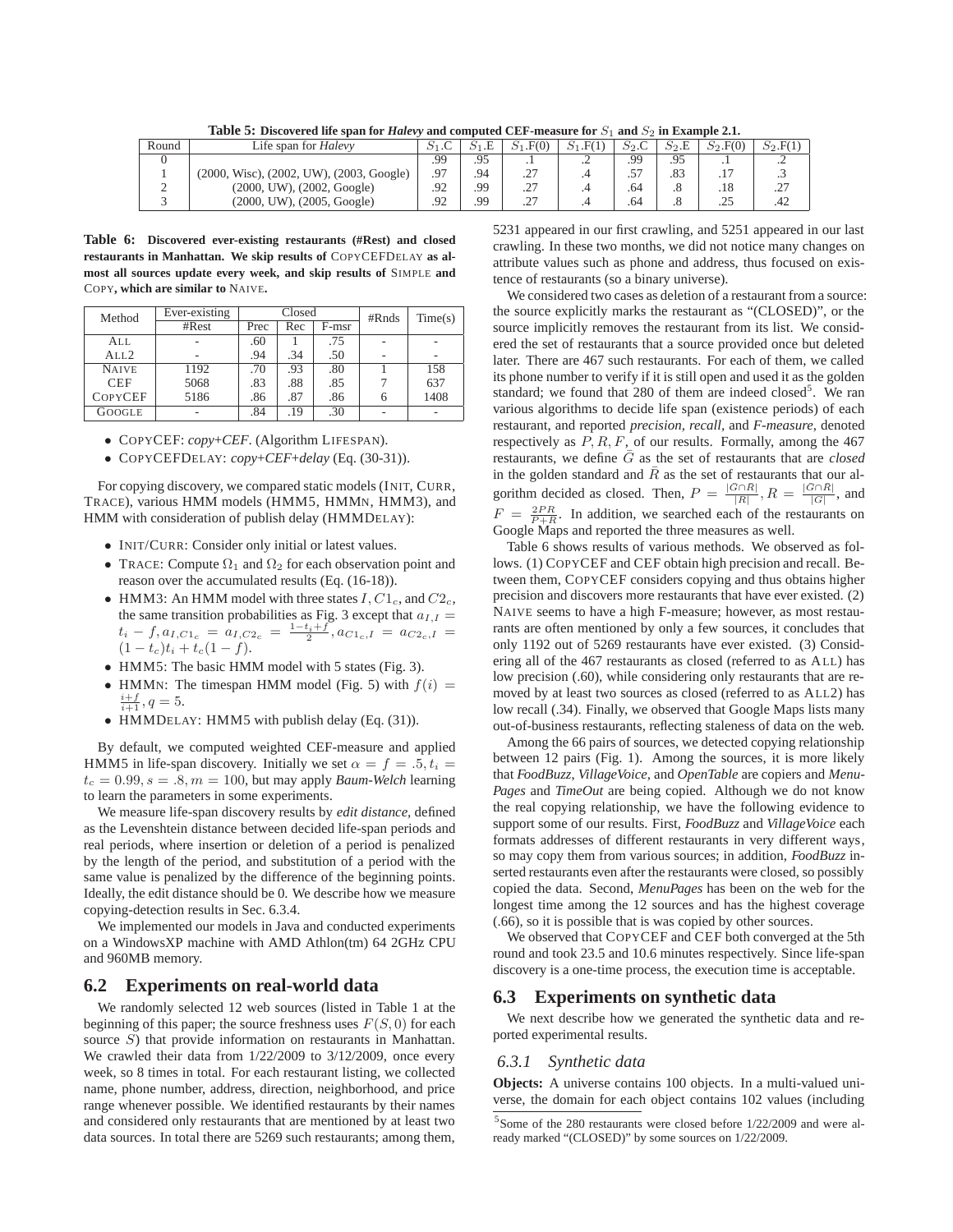|  | Table 7: Source-generation parameters and their settings. |  |  |
|--|-----------------------------------------------------------|--|--|
|--|-----------------------------------------------------------|--|--|

| Parameter |         | $n \cdot$ |        | Jи     | $ns_u$ | $OS_{1L}$ | $a_{ii}$ |
|-----------|---------|-----------|--------|--------|--------|-----------|----------|
| Default   |         | QQ        |        | نۍ     |        |           |          |
| Range     | $0 - 1$ | $.95 - 1$ | $-1-1$ | $-1-1$ | 1-1    |           | $0 - 15$ |

 $\perp$ ). We have 20 periodical observations at  $t_0, \ldots, t_{19}$ . A universe can be either *single-period* or *multi-period*: in the former an object exists at  $t_0$  with probability  $p_i = .5$  and at  $t_{19}$  with probability  $p_e = .3$ , and a transition happens with a random value at a random observation point; in the latter an object exists at  $t_0$  with probability  $p_i = .5$ , transits at each point with probability  $p_c = .1$ , and once transits, disappears with probability  $p_e = .1$  or changes to another random value. We note that results with more objects, more observations, or larger domains show similar patterns.

**Sources:** According to different types of data sources, we classify a universe into three categories.

- *Independence universe* contains 10 independent sources.
- *Copier universe* contains 10 independent sources and 9 copiers, all copying from the same independent source.
- *Random universe* contains 10 independent sources and a number of copiers. Each copier copies from a randomly selected source, either independent or being a copier as well, but there is no loop copying.

For each independent source S and object O, at *each* observation point  $S$  updates the value of  $O$  to a random false value with probability  $p_f$ , and updates to the true value with probability  $p_t \cdot f(\Delta)$ , where  $\Delta$  is the difference between the observation and the transition of that true value. We define  $f(\Delta) = f_0 \cdot 2^{\Delta}$  when  $0 \leq$  $\Delta \leq -\log f_0$ , and  $f(\Delta) = 1$  when  $\Delta > -\log f_0$ ,  $0 < f_0 \leq 1$ . Note that although  $p_t$ ,  $p_f$  and  $f$  are related to the CEF-measure, the definitions are not exactly the same and we chose to do so to test robustness of our model. Table 7 shows how we set the parameters. For the *random universe*, we randomize  $p_t$ ,  $p_f$ ,  $f_0$  by Gaussian distribution with mean .75, .95, .1 respectively.

For each copier  $C$  and its original source  $S$ , at each observation point, C copies from S with probability  $f_u$ . For the *copier universe*, when C copies, with probability  $ns_u$  it copies a value provided by  $S$  since last copying and with probability  $os<sub>u</sub>$  it copies a value provided by  $S$  earlier. For each object on which it does not copy, with probability  $a_u$  it independently provides the true value; Table 7 shows setting of these parameters. For the *random universe*, we randomize  $f_u$ ,  $ns_u$ ,  $a_u$  by Gaussian distribution with mean .5, .8, .1 respectively; when a copier does not copy on a particular object, it examines the object with probability  $a_u$  and provides a value according to  $p_t$ ,  $p_f$  and f.

By default we consider instant publishing and no transformation between being a copier and being independent; though, we consider different settings in some experiments. In the *random universe*, half initial independent sources and half initial copiers can transform between being independent and being a copier, and the probability of transformation at each observation point is .1. Once a source transforms to a copier, it can chooses a source it has not copied from before. Among each kind of sources, half sources publish instantly and half can delay publishing.

For each setting, we ran the experiments 10 times and reported the average measure.

#### *6.3.2 Results for multi-valued universe*

Fig. 10 shows results of various methods for the *random universe*, which tries to mimic the complexity of the real world. We considered both single-period life span and multi-period life span



**Figure 10: Life-span discovery for the random universe.** COPY-CEFDELAY **always obtains the best results.**



**Figure 11: Life-span discovery for copier universe with instant publishing.** COPYCEF **always obtains the best results while** COPYCEFDE-LAY **obtains slightly worse results. We observed similar trends when**  $p_f$  is higher, but higher edit distance for each method.

and have several observations. (1) COPYCEFDELAY obtains the best results in most cases: when there are 80 copiers, it reduces the edit distance by 51% compared with SIMPLE and by 69% compared with NAIVE in the multi-period case. (2) COPYCEF obtains slightly worse results, but performs better than other methods. (3) CEF and COPY have similar results and improve over SIMPLE. Note that in case of multi-period life spans, the improvement by CEF is slight, as the length of each period tends to be short and the CEF-measure may not be computed accurately.

We next test robustness of our model on various settings of parameters for universe generation. We describe our results on the binary universe, which forms a harder case, but observed similar trend on multi-valued universe as well.

#### *6.3.3 Life-span discovery for binary universe*

**Quality of sources:** First, we compared various methods on the *copier universe* when we varied quality of the independent sources (Fig. 11). We make the following observations. (1) CEF obtains better results than NAIVE and SIMPLE in all different settings. (2) COPY obtains similar, but sometimes even worse results than SIM-PLE, showing that considering copying in itself is not enough in binary universe. Once we consider both copying and CEF-measure, the results are significantly improved: when  $p_f = .01$  and  $f_0 = .1$ , on average COPYCEF reduces the edit distance by 27.8% over SIMPLE and by 18.3% over CEF. (3) CEFDELAY and COPYCEFDE-LAY obtain slightly worse results than CEF and COPYCEF respectively, showing that considering publish delay in case of instant publishing does lose information, but only slightly. (4) Typically, COPYCEF obtains better results with higher CEF-measure (lower  $p_f$ , higher  $p_t$  or  $f_0$ ). The only exception is when the CEF-measures are all very high, so all sources are highly similar and COPYCEF can wrongly identify an independent source as a copier.

We observed similar trends on the *independence universe*, except that COPYCEF and CEF obtain similar results, showing no negative effect in considering copying when there is no copiers.

**Quality of original source:** We varied quality of the source that is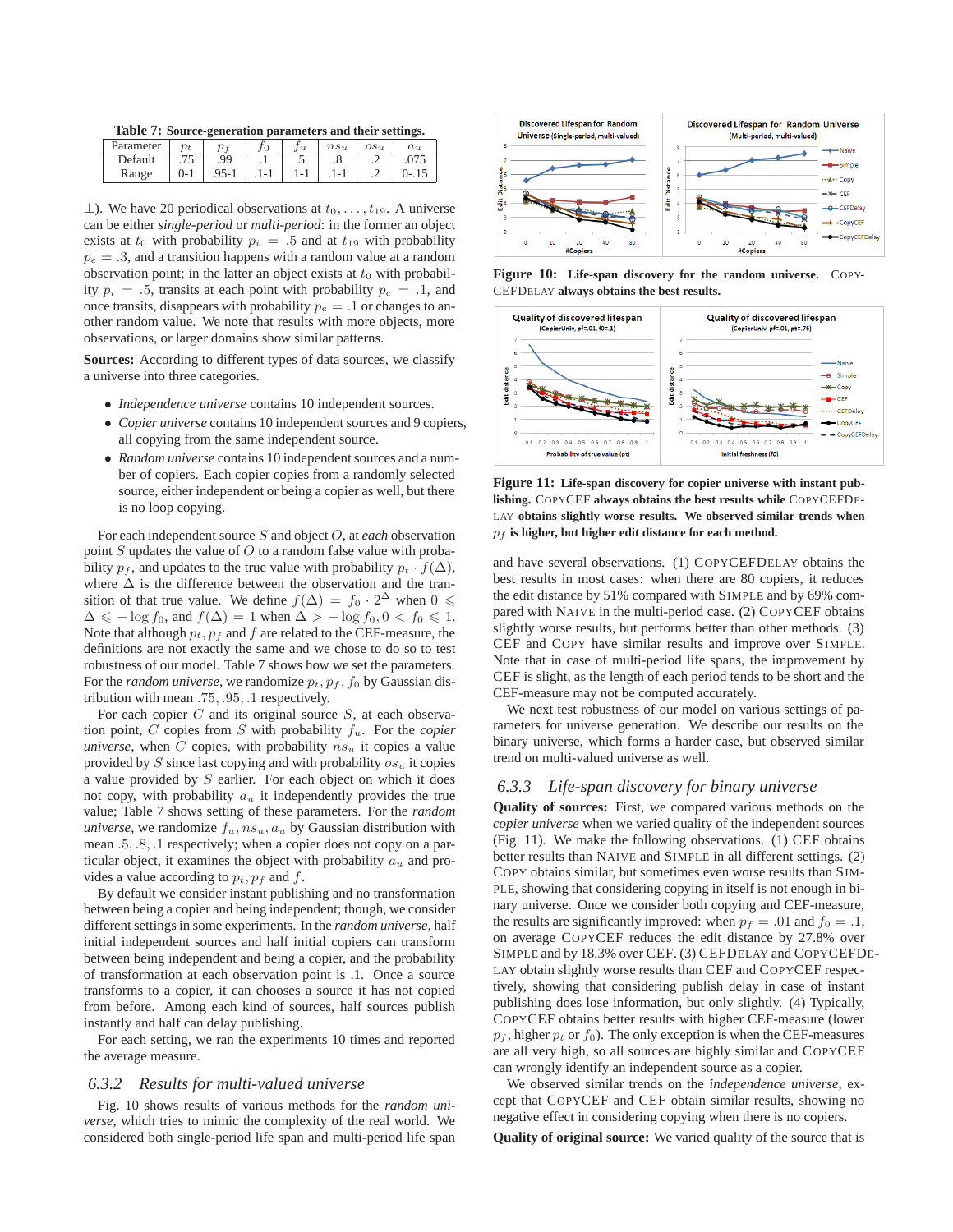

**Figure 12:** COPYCEF **is robust to the quality of the source being copied.**



**Figure 15: Copying detection of** HMM5**.**



**Figure 13:** COPYCEF **obtains better results with longer-period life spans.**





**Figure 14:** COPYCEFDELAY **is robust to publish delay.**



**Figure 16:** HMMN **obtains the highest Fmeasure.**

**Figure 17:** HMMDELAY **is not sensitive to publish delay.**

copied while applied the default parameters for other independent sources. Fig. 12 shows difference of the edit distance when all independent sources have the same quality and that when the source being copied has different quality. We observe that the difference for COPYCEF is very low, and much lower than that of CEF; for example, when  $p_f$  increases from .01 to .05 and  $p_t$  decreases from .75 to .1, the edit distance of the results increases only by .28, while the difference for CEF is 1.36. Thus, COPYCEF is insensitive to quality of the sources that are copied.

**Multi-period life spans:** We constructed multi-period life spans in two ways: (1) randomly generate multiple periods observing  $p_i = .5, p_c = .3; (2)$  randomly choose the first existence point in [0,  $l - 1$ ], and generate life span with periods of length l. Fig. 13 shows the results of COPY, CEF and COPYCEF. We observe that COPYCEF obtains the best results in most cases. For all models, the edit distance significantly decreases when the average length of the periods increases; the edit distance remains stable once the length reaches 10, as beyond this point the average length of existing and non-existing periods remains as 10. Thus, COPYCEF performs better when life-span periods are longer.

**Publish delay:** We constructed sources with delayed publishing in two ways: (1) each source publishes at the beginning and then publishes at a particular observation point with probability .5, (2) each source publishes at the beginning, randomly chooses the second publish point in  $[1, d]$ , and then publishes after every d observations. Fig. 14 shows the results. COPYCEFDELAY obtains the best results when there exists publish delay: edit distance of its results remains stable as d increases; on average it improves over COPY-CEF by 26% in presence of delayed publishing; and in general, the higher the publish delay, the larger improvement. Thus, COPY-CEFDELAY handles publish delay well.

### *6.3.4 Copying detection for binary universe*

We next compare different models for copying detection.

**Overtime copier** We start with the case when a copier does not

Copying discovery with transformation **Recall of copying discovery** (CopierUniv, pf=.01, pt=.75, f0=.1) --- NoLearning --Ideal -- InitCopier -- InitInder - - Learn selectivity Learn selectivity+c 18  $rac{1}{2}$  os Å  $0.1$  $0.3$  $0.5 - 0.6$  $0.7$  $0.8$  $0.9$  $\overline{1}$ 7 9 11 13 15 17 19 **Real transformation point** 

**tings.**

**Figure 18:** HMM5 **w. learning Figure 19:** HMM5 **is good is robust to initial parameter set-at detecting transformations of copiers.**

transform to be independent. We examine accuracy of copying decision for the following categories: I. two independent sources, II. a copier vs. its original source, III. a source vs. its copier, IV. two co-copiers, V. an independent source vs. a copier of another source, and VI. a copier of a source vs. another independent source.

In addition, we measure discovered copying by precision, recall and F-measure. Let  $\bar{G}$  be the set of ordered pairs  $(S_1, S_2)$  where  $S_2$ is a copier of  $S_1$ , and R be such pairs returned by our model. We compute the three measures as we described earlier. To prevent a particular category from dominating the results, we divided the universe into sub-universes, each containing two copiers, their original source, and another independent source (so two pairs in each of the six categories), and take the average over sub-universes. Note that the recall equals the accuracy of Category II.

We start with analysis of HMM5. Fig. 15 shows its accuracy on various categories of source pairs. We observe that (1) HMM5 is good at identifying copiers: in Category II, when the coverage is above .2, we obtain an accuracy of above 95%; we can miss copiers when the coverage is low because the copiers actually conduct more independent updates than copied updates, so are hard to